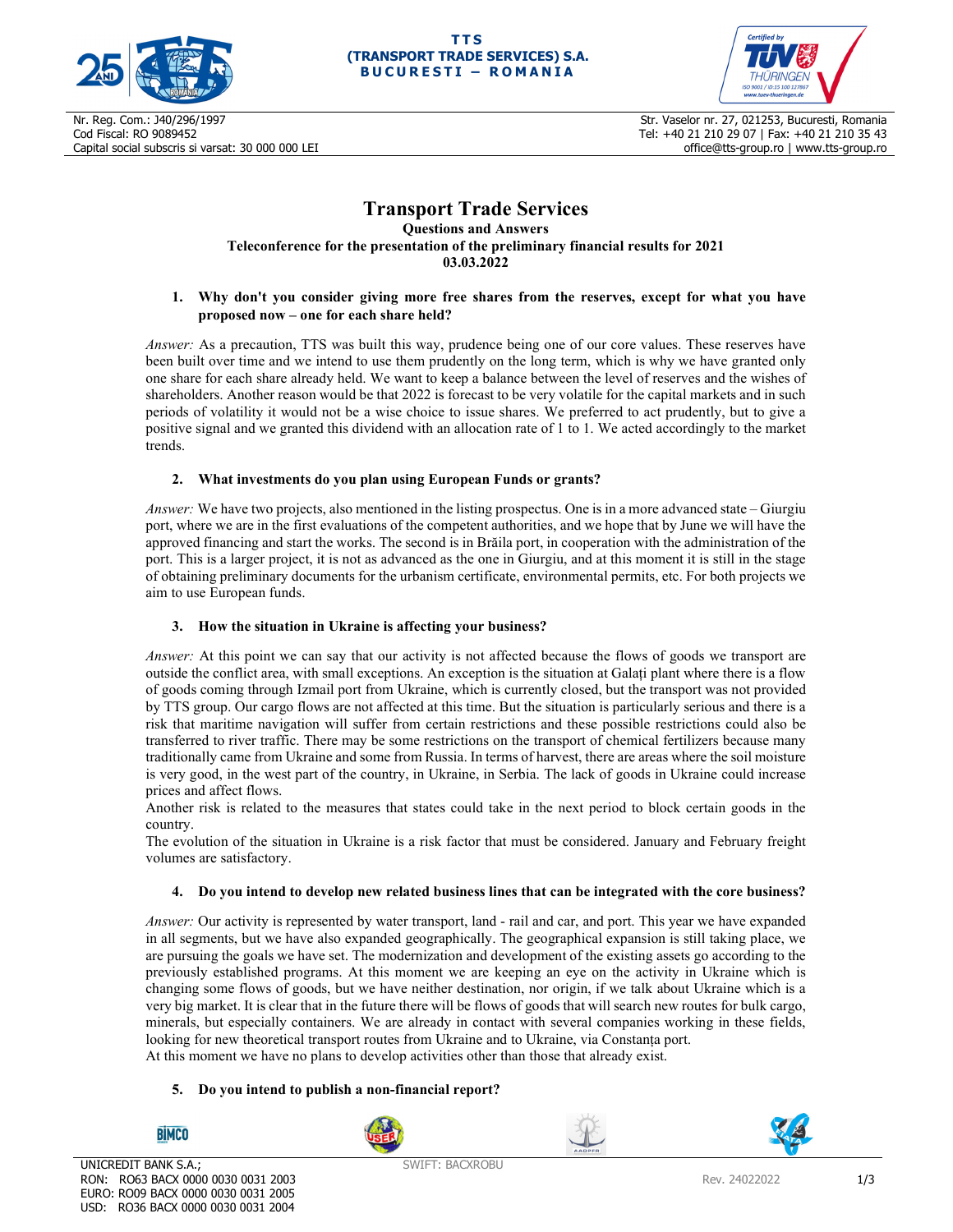



*Answer:* Yes, we will have the non-financial report published at the end of June. In the financial calendar published on BVB website we have already announced when the report will be available.

# **6. In addition to the 1 to 1 free share, do you intend to propose to the GMS also cash dividends? What is the value of the dividends you intend to give for 2021?**

*Answer:* The dividend policy is published on our website. At the end of March, the GMS meeting will be convened, which will take place on April 29, and then we will publish the materials with information also about the dividend proposal.

# **7. What is the perspective of the activity in view of a possible prolonging of the conflict for several years? Possible opportunities.**

*Answer*: It is too early to talk about what will happen in a few years. What we can tell you is that since the conflict started we have been in touch with all our customers. For the next period they do not see major changes.

# **8. Are you considering a buy back operation?**

*Answer:* The Board of Directors has not yet taken a decision. In principle we consider the stock option plan which is likely to involve a redemption of shares. At present, apart from the decision to distribute part of last year's undistributed profit in the form of a capital increase by issuing new shares, no other decision has been taken.

#### **9. How do you see the transport of bauxite this year since ALRO announced a 60% reduction in primary aluminium production?**

*Answer:* ALRO used to import and export aluminium, we knew this subject before making the budget. We have budgeted the quantity contracted according to the December contract, with an option to supplement the quantities to be brought. At this moment it is too early to predict.

# **10. Do you depend on equipment or spare parts from the conflict zone?**

*Answer:* No, our equipment is all European or American produced. We do not have equipment produced in Ukraine or Russia.

## **11. If the price of TTS on the stock exchange falls further, do you consider the repurchase of shares to be cancel effective?**

*Answer:* The repurchase of shares is a measure that can help in difficult times, although there are very strict rules imposed by BVB, but this can only be established by the GMS. The repurchase program is being considered, but this decision is not taken at this moment. There is a desire to also buy back shares.

# **12. Are you considering any acquisitions of competing companies?**

*Answer:* We have been analysing several targets, from abroad, not from Romania for several years, both in the field of fleet and ports. These are also some privatizations, we cannot influence them, but we are following the activity. We will be present when the bidding processes are published. We also have some private targets, but the pandemic context has stopped us because the movement of specialists to do the technical due diligence has been difficult.

## **13. To what extent can you convey the inflationary pressures of fuel to customers in river transport. Do you expect a decrease in margins because of this?**

*Answer:* In principle, our bunkering clauses protect us from the negative fluctuations in fuel prices. This protection is difficult to calculate if it is 100%, there are times when it benefits us and there are times when we are at a disadvantage, with a small margin of error. It will have an impact on cash flow because first we buy diesel, then we consume it, and finally we collect the money for transport. At this moment it is difficult to predict at what rate





**BIMCO**